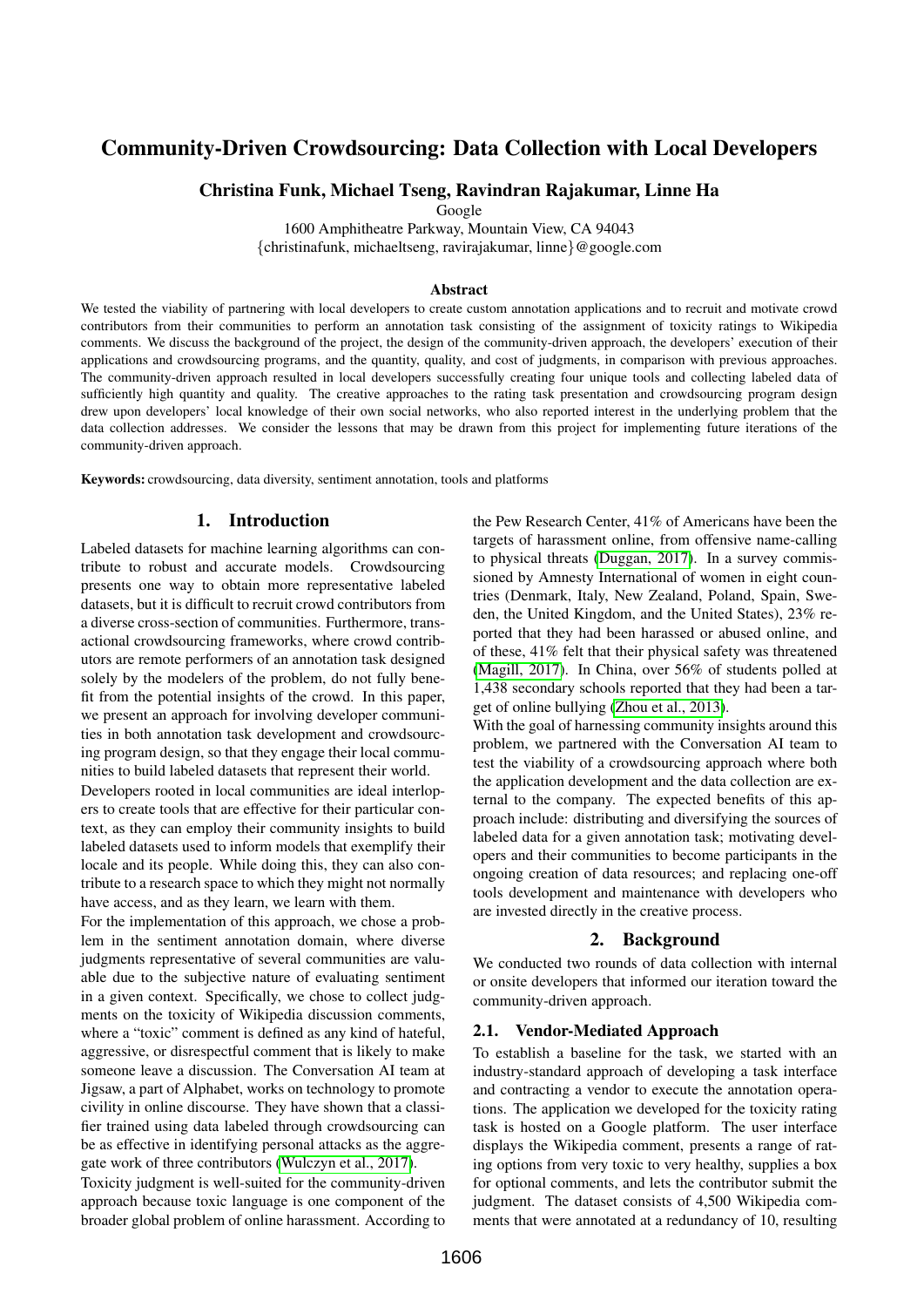in 45,000 judgments. The contributors who provided the judgments were managed by a vendor company that was selected after completing a pilot task that demonstrated delivery of labeled data at an acceptable level of quality.

#### 2.2. Internally Managed Approach

In preparation for the community-driven approach, we worked with contractors in Singapore who had no prior knowledge of the project. We split them into two teams and conducted a three-day boot camp on Android development and the annotation task. Each team used the rest of the week to build an Android application, following simple designs, which incorporated a display of the Wikipedia comment to be rated, buttons for rating options, and space for optional comments. The backend for storing task data and judgments was again a Google platform. This exercise demonstrated that it is feasible for moderately experienced developers to create custom crowdsourcing applications without deep background knowledge of the task and within a short time frame.

Outside volunteers from local universities spent an hour of their time rating the toxicity of comments in exchange for a Google office tour and a token of appreciation (a canvas bag). Over three days, they submitted 11,809 judgments.

# 3. Community-Driven Approach

The community-driven approach was conducted as a challenge event in Colombo, Sri Lanka. 17 teams submitted proposals; we selected the most promising proposals, and four teams of three developers participated in the event. We provided one day of boot camp to brief the participants on the toxicity rating task, technical implementation details, and crowdsourcing program design. The backend used to store task data and judgments was available through a public API developed by the Conversation AI team.

During the Singapore round, we had observed that crowd contributors tended to get bored with the same repetitive task for an hour. We encouraged the Sri Lanka developers to be creative in their presentation of the task, and they came up with different gaming options. Since the game concepts for the applications were more involved in this round, we gave the teams a full week to complete development, and some continued to improve their applications throughout the data collection period.

As in the previous rounds, the main task was still to rate the toxicity of Wikipedia comments, but developers were given the option to extend the task to include classification of the toxicity type: insult, identity hate, obscenity, or threat.

Developers tapped into their own local networks to recruit and motivate crowd contributors. We gave the developers a month to find contributors and collect judgments, and we paid them awards for successfully building applications and for the quantity and quality of judgments that they submitted. Teams were permitted to use their own quality control methods to decide which judgments to submit. The API interspersed golden items (i.e., items with expected ratings withheld from the developers) into the dataset, allowing us to estimate the accuracy of judgments in each team's submissions based on the percentage of golden items returned with ratings consistent with the expected ratings.

We discuss each team's Android application and crowdsourcing plan in the following sections.

# 3.1. Forager Application



Figure 1: Screenshots from the Forager application.

In the Forager application, each user is conceptualized as a member of the same tribe on a journey. Mushrooms representing Wikipedia comments are to be rated for toxicity. In the game world, these judgments inform whether the mushrooms are safe to eat as the tribe advances along its journey. The team used word of mouth and social media platforms to advertise the application. To motivate contributors, the team offered to donate a portion of its award earnings to charity. The game appealed to contributors' sense of solidarity by placing everyone in the same tribe on a common journey. After completing a certain number of judgments, the player acquires mushrooms that count as credit for inapp purchases, designed to entice repeated engagement.

# 3.2. Jury Application



Figure 2: Screenshot from the Jury web application.

In the Jury application, users rate the toxicity of comments to earn coins. (The team's initial idea was to have users deliberate on a rating but scaled the concept down given the short development time frame.) In "simple" mode, users rate toxicity on a three-point scale; in "advanced" mode, users also classify the type of toxicity. In addition to an Android application, the team created a web application. To recruit contributors, the team messaged friends, classmates, and colleagues about the application and shared details on social media. The application has a leaderboard and users earn coins for completing judgments. As a final motivation, the team took the three contributors with the highest number of judgments to watch the film *Justice League*.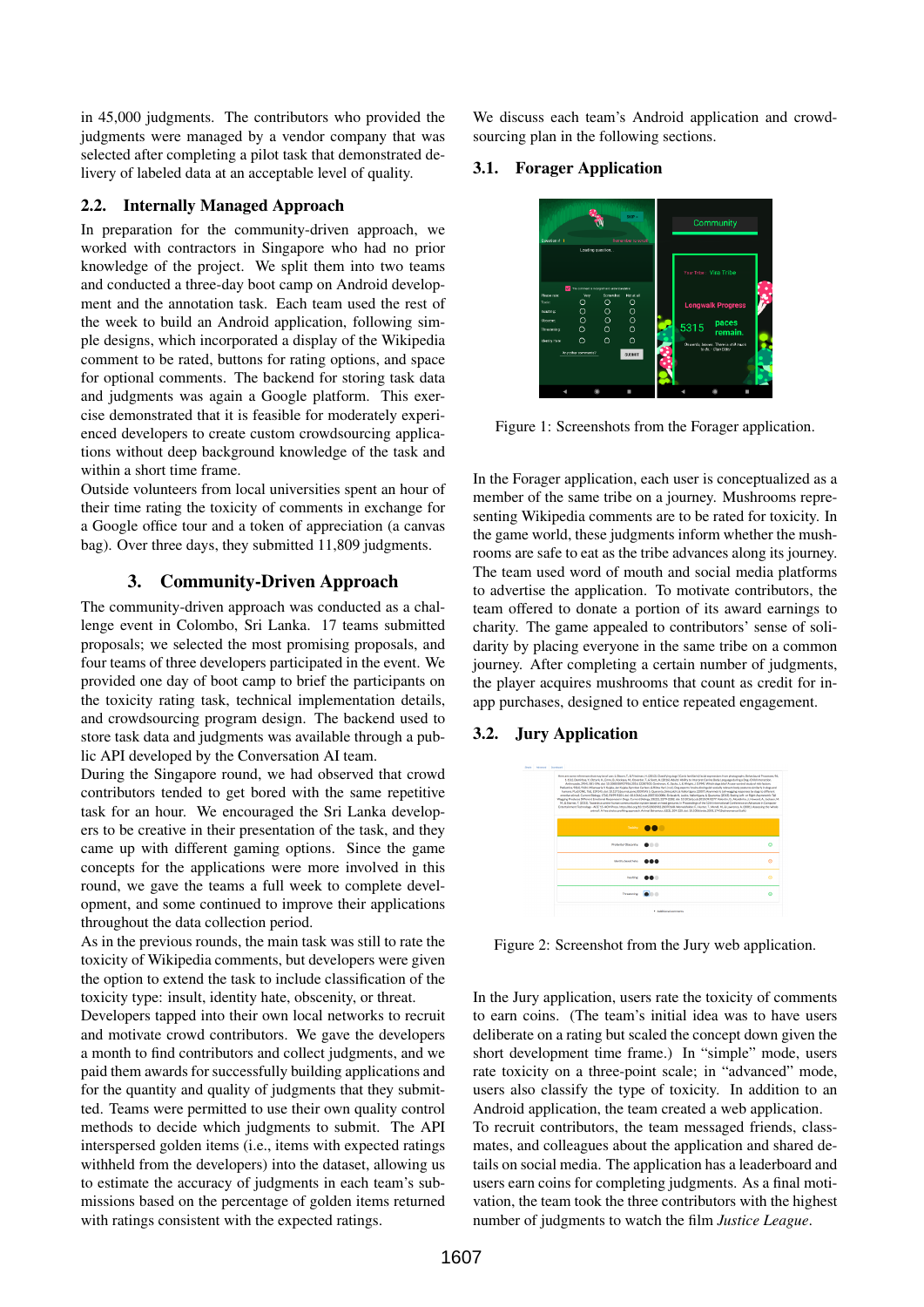# 3.3. ToxicMania Application



Figure 3: Screenshots from the ToxicMania application.

In single-player mode of the ToxicMania application, users compete to be at the top of the leaderboard, and they earn achievement badges as they rate comments. In multiplayer mode, users compete to outpace their friends in completing the most judgments.

The team recruited contributors through a Facebook page and through awareness sessions at their university. To motivate people to continue using the application, the team offered T-shirts to the highest-ranked players on the leaderboard. The team chose to filter out task items with lengthy comment text to reduce fatigue while playing the game.

# 3.4. MemifyX Application



Figure 4: Screenshots from the MemifyX application.

In the MemifyX application, users complete judgments to earn "swipes" to view or upload Internet memes. The application includes an achievements page where users earn recognition based on the judgments they have contributed. The team distributed the application to friends and sought to maintain engagement by offering the entertainment product of memes and the chance to create and view them using points. They also printed stickers to give to contributors.

# 4. Results

The community-driven approach of incentivizing external developers to build annotation applications and to crowdsource data collection through their own networks resulted in four different and creative solutions that brought in a high volume of labeled data at an acceptable level of accuracy,

all within the time frame of a few weeks. Across all four applications, we collected 69,042 judgments with an average estimated accuracy of 76.55%. This approach was also more cost-effective than the previous approaches.

### 4.1. Volume

| Team       | Number of Judgments |
|------------|---------------------|
| Forager    | 23,085              |
| Jury       | 22,436              |
| ToxicMania | 19.252              |
| MemifyX    | 4.269               |

Table 1: The number of judgments submitted by each application created in the community-driven approach.

Among the four applications, Forager submitted the most judgments, while MemifyX submitted the fewest by a large margin (see table 1). One reason for this could be a waning of interest on the part of the team in promoting its application to potential contributors. It is worth noting that developers bring with them their own motivations, which may change during the course of the challenge. Including multiple teams in the challenge helped mitigate this factor. Each team's scheme for engaging contributors also likely factors into the quantity results. The Forager team motivated contributors by encouraging group togetherness and offering to donate some of the award proceeds to charity. One Forager developer said that while the points system drew in some, the application "managed to attract quite a few contributors due to our concept and artwork." ToxicMania application users reported on its Google Play Store page that it let them "contribute to something that matters while you are on commute" and "help the world while having fun." The MemifyX team, however, concentrated contributors' motivation on a scarcity of access to memes within the application. With easier ways of finding memes outside of the application, contributors may have found this motivation less appealing than contributing to a good cause.

# 4.2. Quality

| Team       | Percentage   | Golden    | <b>Baseline</b> |
|------------|--------------|-----------|-----------------|
|            | of Golden    | Answers   |                 |
|            | <b>Items</b> | Submitted |                 |
|            | Correct      |           |                 |
| Forager    | 77.69%       | 3,178     | 57.05%          |
| Jury       | 79.36%       | 1,857     | 54.53%          |
| ToxicMania | 70.84%       | 562       | 47.85%          |
| MemifyX    | 81.34%       | 201       | 63.81%          |

Table 2: The accuracy of golden item judgments for each application in the community-driven approach.

Table 2 shows the breakdown for each application of the percentage of golden items returned with ratings matching the (withheld) expected ratings. In this case, "accuracy" refers to the percentage of golden items the team returned with ratings that matched those previously established by